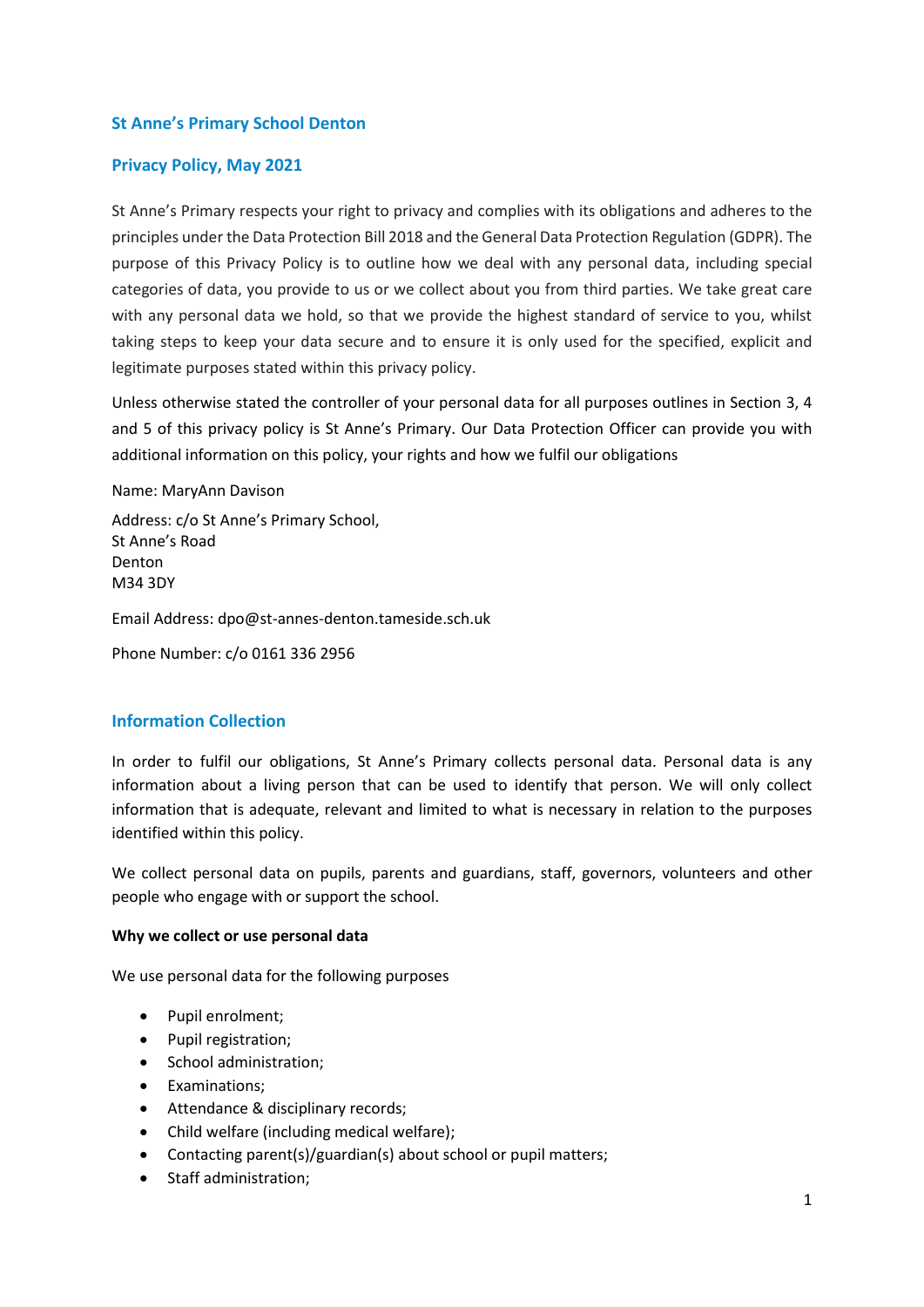- Raising awareness of the school;
- Ensuring safety and security on the school grounds;
- Fund raising for the school.

## **Purposes for which we hold your Information**

St Anne's Primary is required to have a lawful basis for all processing of personal data. Within the GDPR there are 6 lawful bases in total, and of those, there are 5 legal bases which we rely upon: Legal Obligation; Consent; Public Task, Contract and Vital Interests.

### 1. Legal Obligation

The following processes are examples of those which we undertake which are required to comply with a **legal obligation under UK law** to which St Anne's Primary is subject:

- Providing information relating to staff and to the Local Authority, Tameside MBC
- Providing information on pupils to Tameside MBC and Department of Education

#### 2. Contract

The following processes are examples of those which we undertake which are **necessary for the performance of a contract to which the data subject is a party**:

- Administering staff activities;
- Paying staff.

#### 3. Public Task

The following processes are carried out under the terms of **St Anne's Primary's public task**:

- Administering staff activities;
- Recruitment of staff;
- Carrying out teaching and assessment of pupils.

#### 4. Consent

Before carrying out the following processes we will ask for your **consent**:

- Maintaining extra-curricular records (such as pupil attendance on day trips or residential visits);
- School photographs.

#### 5. Vital Interests

Although unlikely to occur on school premises, **vital interests** would be applicable if personal data had to be processed in order to**:**

Ensure medical attention is given to save someone's life.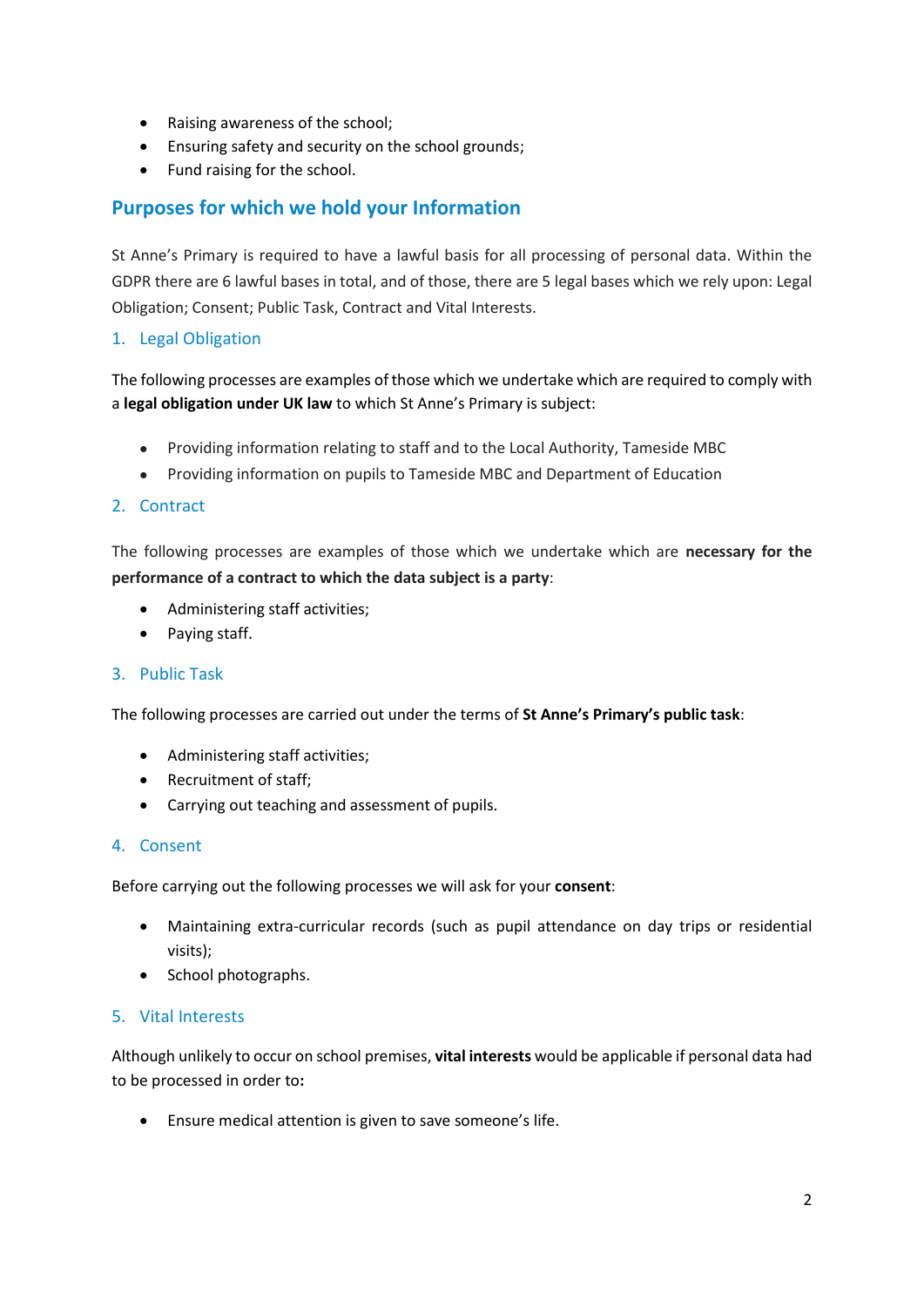## **Special categories of data and data on criminal convictions and offences**

We process health related data for several reasons and do this under a legitimate interest under Article 9 of the GDPR. For example:

- Staff illness and sick leave;
- Pupil illness and health-related information;
- Data on accidents.

## **Data Sharing**

The school is required to share pupils' data with the DfE on a statutory basis.

The National Pupil Database (NPD) is managed by the DfE and contains information about pupils in schools in England. St Anne's Primary is required by law to provide information about our pupils to the DfE as part of statutory data collections, such as the school census; some of this information is then stored in the NPD. The DfE may share information about our pupils from the NDP with third parties who promote the education or wellbeing of children in England by:

- Conducting research or analysis;
- Producing statistics;
- Providing information, advice or guidance.

The DfE has robust processes in place to ensure the confidentiality of any data shared from the NPD is maintained.

St Anne's Primary will not share your personal information with any third parties without your consent, unless the law allows us to do so.

The school routinely shares pupils' information with:

- Pupils' destinations upon leaving the school;
- The LA;
- The NHS:
- The DfE

## **Retention**

In accordance with the GDPR, the school does not store personal data indefinitely; it is only stored for as long as necessary to complete the task for which it was originally collected.

As well as advice provided by the school's Data Protection Officer, we also consult the Information and Record Management Society's guidance on retention periods for school records.